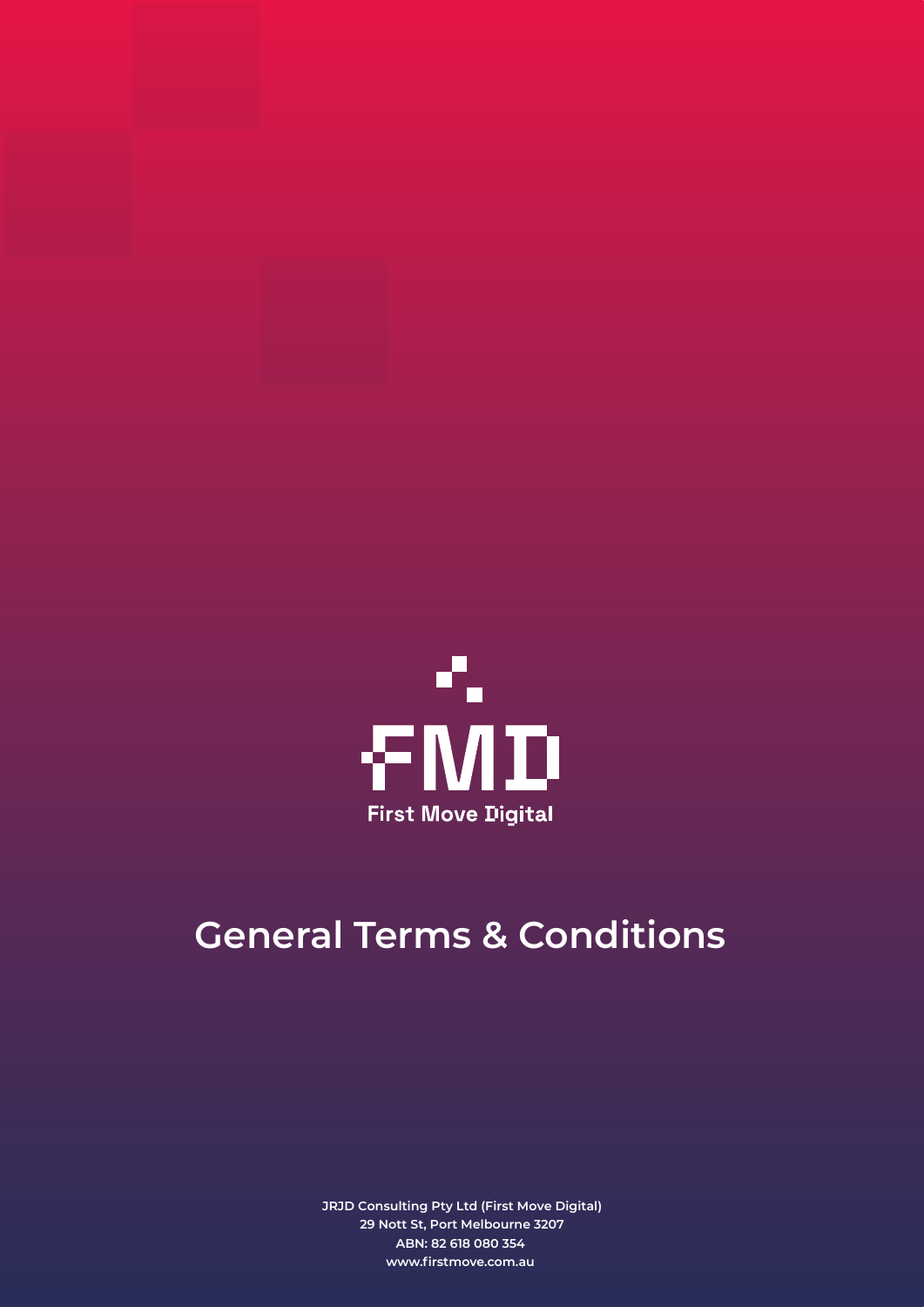

## GENERAL TERMS AND CONDITIONS

We, the "Company" – is engaged by the Client to provide the Services.

You, the "Client" – engages the Company to provide the Services.

- 1. The terms of your contract
	- 1.1. These General Terms & Conditions apply to the provision of services by the Company (we, us) to you as a user and customer (you, your or the Client).
	- 1.2. Your contract with us ("Contract" or "Terms") for each service or services is made up of:
		- a. These General Terms & Conditions;
		- b. The relevant Service Terms for your Service/s ("Service Terms");
		- c. Our Privacy Policy.
	- 1.3. The documents listed above supersede all prior arrangements (whether written or oral) in relation to their subject matter.
	- 1.4. We may change the terms of your Contract by giving you notice of the change and posting new versions of any online terms. If you continue to use the Service after that notice period, you will be taken to have agreed to the change. The period of notice depends on the nature of the change. If:
		- a. the change will benefit you or have a neutral impact on you, or is required to preserve or safeguard the security or integrity of our system, we may make the change effective immediately and without advance notice;
		- b. the change is required to comply with any law or requirement of any regulatory body, we will provide a reasonable period of notice;
		- c. for all other changes, including price changes, we will give you at least 30 days' notice.
- 2. Supply of services
	- 2.1. We shall use reasonable endeavours to supply the Services in accordance with your Contract until the Services are terminated. We shall not be liable for any delay or failure to perform our obligations under this Contract if such delay or failure is due to termination of access to a Service by the end supplier of the Service or as a result of a change to the conditions of supply by that supplier.
	- 2.2. Monthly contracts will roll on a monthly basis without notice to you. If a Fixed Term Contract is not renewed for a further fixed term, but it is not terminated, it will roll over on a monthly basis.
	- 2.3. Nothing in the Contract transfers to either party any intellectual property rights ("IPR") owned by the other party existing prior to the commencement of the Services. All IPR in the materials produced by us in connection with the Services (including websites, designs, information, reports and data) other than your pre-existing IPR, are and will remain owned by us. We grant you a perpetual, irrevocable, non-exclusive, royalty-free licence to use those materials for the purpose of using our Services only.
	- 2.4. You acknowledge and accept that a third-party supplier may be used to provide the Service to you and we may change this supplier at any time in our sole discretion. Should a change in supplier occur, you acknowledge and agree that we have full authorisation to move, alter or delete your data as reasonably necessary.
- 3. Your obligations
	- 3.1. You must provide us with such co-operation and support as we may reasonably request to perform the Services, including by:
		- a. Responding promptly to our communications in relation to the Services; and
		- b. Providing accurate and prompt responses to our requests for any information or documentation reasonably required by us to perform the Services.
	- 3.2. You are solely responsible for obtaining any and all necessary intellectual property clearances and/or other consents and authorisations, including without limitation, clearances and/or consents in respect of your proposed domain name, any materials given by you to us, any content that you upload to your Service, and merchant services agreements between you and the relevant financial institutions.
	- 3.3. You indemnify us from and against any and all liabilities incurred by us in connection with: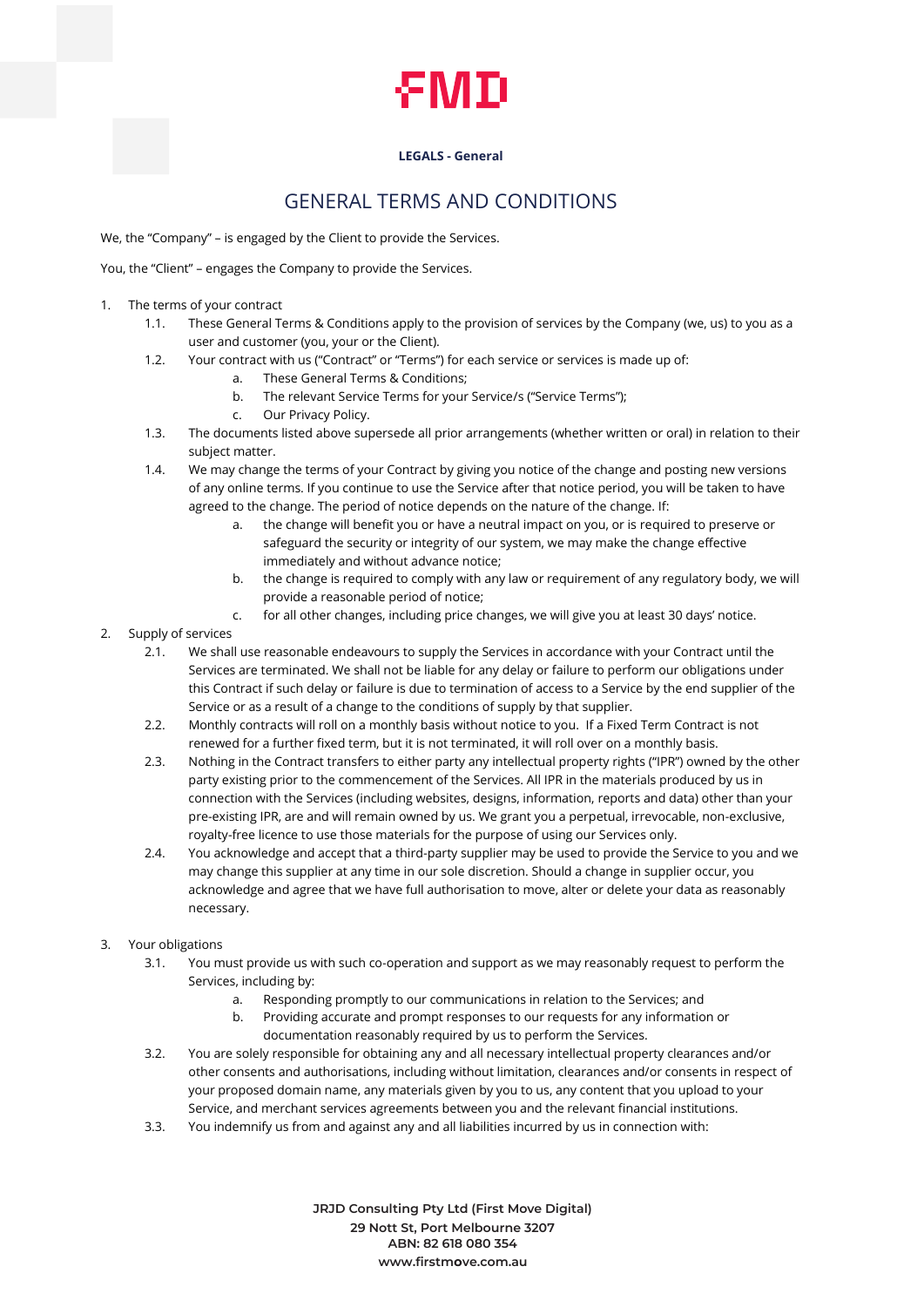- a. our use or reliance upon any images or trading names, or any data, information, specifications, documentation, computer software or other materials provided by you;
- b. our compliance with any directions or instructions by you in relation to the provision of the Services;
- c. any breach of this Contract; or
- d. any damage to the reputation of the Company suffered as a consequence of a breach of this Contract.
- 3.4. Except to the extent that we expressly agree to do so as part of a Service, you are exclusively responsible for conducting backups of any of your data (whether hosted on our computer systems or provided to us in connection with the performance of the Services) at such intervals as are reasonable having regard to the nature of the data.

#### 4. Fees and payment

- 4.1. You agree to pay us the Fees set out in the Contract for the Services, in advance as stated by the payment period.
- 4.2. Unless otherwise agreed in writing, Payment of the Fees must be made by direct debit or payment in advance in cleared funds scheduled in advance for the payment period. No work will commence until such payment is made or direct debit scheduled.
- 4.3. Without prejudice to our other rights and remedies under this agreement, if any Services Fees are not paid on or before their due date, we reserve the right, immediately and at our sole discretion, to suspend the provision of Services to you until such payment is made. In the event of a failed debit payment, the Client agrees to allow to be debited from their account an administration fee of \$9.90 including GST by the 3rd party debit provider engaged by the Company (including any interest charged on overdue amounts, calculated at the rate referred to in Section 2 of the Penalty Interest Rates Act 1983 (Vic).).
- 4.4. If we have taken action to recover overdue amounts from you, any reasonable costs incurred by us in recovering the debt, including but not limited to any legal expenses and collection agency charges, will be recoverable from you.

### 5. Termination

- 5.1. Either party can terminate a Contract for convenience on 30 days' notice, to take effect at the end of the term of a Fixed Term Contract, or if there is no term, at the end of the 30-day notice period.
- 5.2. If you terminate a Fixed Term Contract before the end of its term, and unless the Service Terms provide differently you will be charged an early termination charge as set in the Service Terms and Conditions relating to the Service.
- 5.3. Termination of services must be provided by written notice.
- 5.4. Either party may terminate this Contract immediately by notice in writing to the other party if:
	- a. the other party commits a material breach which cannot be remedied, of its obligations under the Contract;
	- b. the other party commits a remediable material breach of its obligations under the Contract but fails to remedy that breach within 14 days of being required to do so in writing by the first party; or
	- c. an insolvency event, including entering into administration or liquidation, occurs with respect to the other party.

A "material breach" is defined as a breach of an obligation which is central to the performance of the Agreement which substantially and materially deprives the innocent party of the benefits it would have received under that Agreement. This definition includes but is not limited to breaches of the General Terms and Conditions and the Service Terms.

d. If we terminate a Service under this clause, we shall also be entitled to immediately cease any of our other Services to you.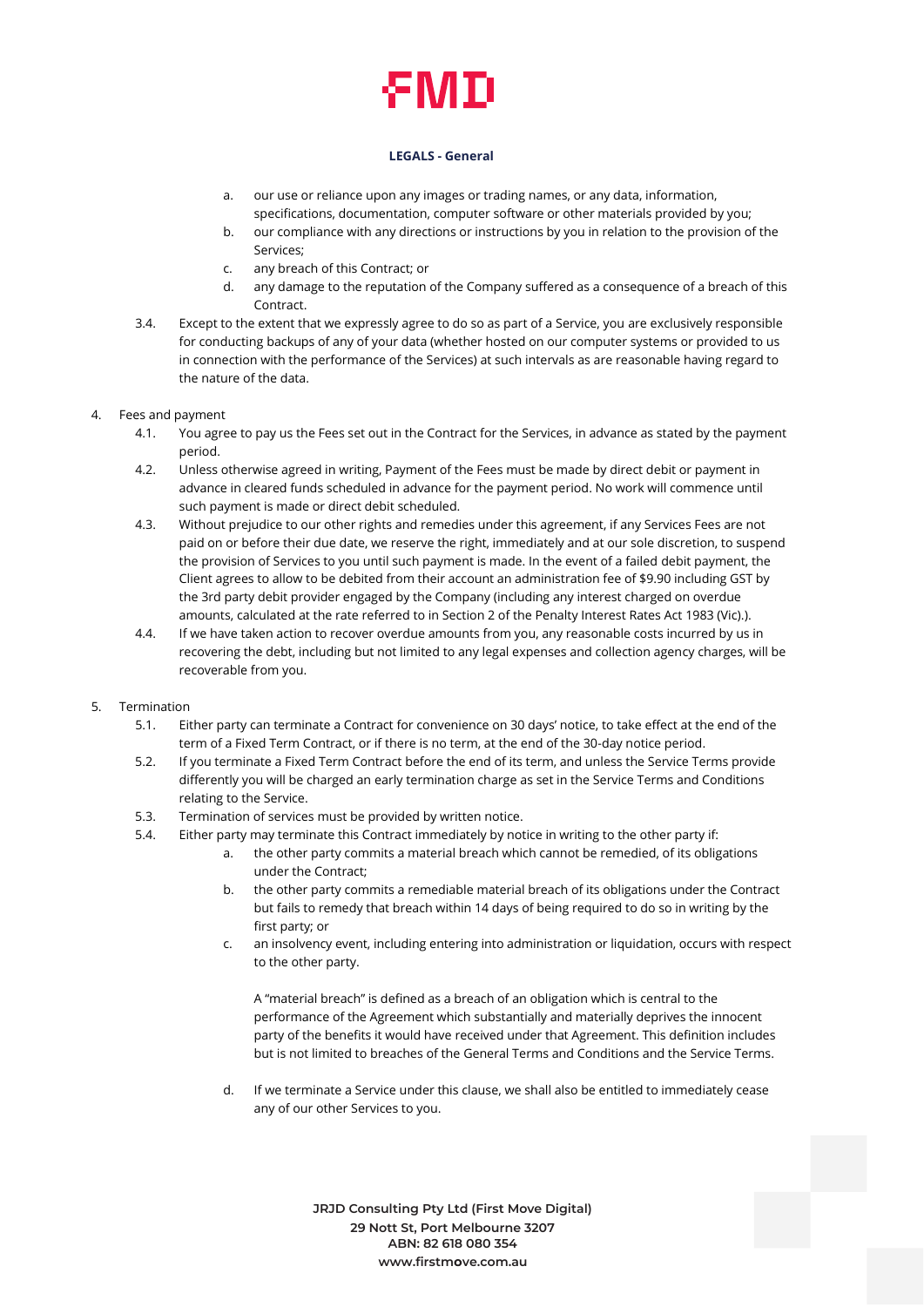#### 6. Warranties

- 6.1. To the extent permitted by law and excluding any guarantees granted through special conditions neither the Company, nor any employees, affiliates, agents, suppliers, third-party information providers, merchants, licensors nor the like (each a "Relevant Party") of either the Company or any Relevant Party, make any warranties of any kind, either expressed or implied, statutory or otherwise, relating in any way to the subject matter of this agreement, including, but not limited to, warranties of merchantability or fitness for a particular purpose, or non-infringement for the Services or any equipment provided, and all such warranties are hereby excluded.
- 6.2. You acknowledge and agree that nothing in this agreement shall constitute an express or implied warranty or guarantee by either us or a Relevant Party:
	- a. concerning the results or success that may be obtained from the use of the Services;
	- b. as to the accuracy, reliability or content of any information services or merchandise contained in or provided through the Services, or, for the avoidance of doubt, any information provided by us or a Relevant Party in any advice, report or communication to you or any other party;
	- c. that the provision of the SEO Services will result in the ranking of Your Web Site improving; and/or
	- d. that the provision of the SEO Services will result in an increased amount of traffic or users to Your Web Site; and/or
	- e. concerning any market conditions (whether favourable or not) that may be in existence at the commencement of the Service will continue; and/or
	- f. that the provision of the Services generally, or any software utilised by us to provide the Services, will not be subject to, or result in, either errors and/or delays.
- 6.3. You acknowledge that although we may suggest Optimisation Changes to you with respect to your website in connection with providing Services, neither us nor any Relevant Party take any responsibility for Your Web Site or Your Web Site Property. Accordingly, you agree that you shall at all times be solely responsible for Your Web Site and Your Web Site Property notwithstanding the provision of the SEO Services to you by us or our Relevant Party.
- 6.4. Without limiting the above, you acknowledge that our Services may require us to use, interface with or input information into a Relevant Party's systems (including companies such as Google and Facebook) and you agree that we have no liability to the extent that the Relevant Party is unable to provide its services to you.
- 6.5. If you are not the customer, you warrant that you have the power and authority to enter into this Contract on behalf of the customer and will indemnify us for any breach of the Contract by the customer.
- 6.6. We do not warrant that the Services will be uninterrupted, timely, secure or error free, or that they will be free from hackers, virus, denial of service attack or other persons having unauthorised access to our services or those of our suppliers.
- 6.7. All terms and warranties which might otherwise be implied by any legislation, the common law, equity, trade, custom or usage or otherwise in to the Contract, are expressly excluded to the maximum extent permitted by law.
- 6.8. If any goods or services supplied pursuant to this agreement are supplied to you as a 'consumer' of goods or services within the meaning of that term in the Australian Consumer Law as amended or relevant state legislation ("the Acts"), you will have the benefit of certain non-excludable rights and remedies in respect of the products or services and nothing in these terms and conditions excludes or restricts or modifies any condition, warranty, right or remedy which is so conferred by the Acts.
- 6.9. However, if the goods or services are not ordinarily acquired for personal, domestic or household use or consumption, we limit our liability to:
	- a. in relation to goods the replacement of the goods or the supply of equivalent goods or payment of the cost of replacing the goods or acquiring equivalent goods; or, the repair of the goods or payment of the cost of having the goods repaired;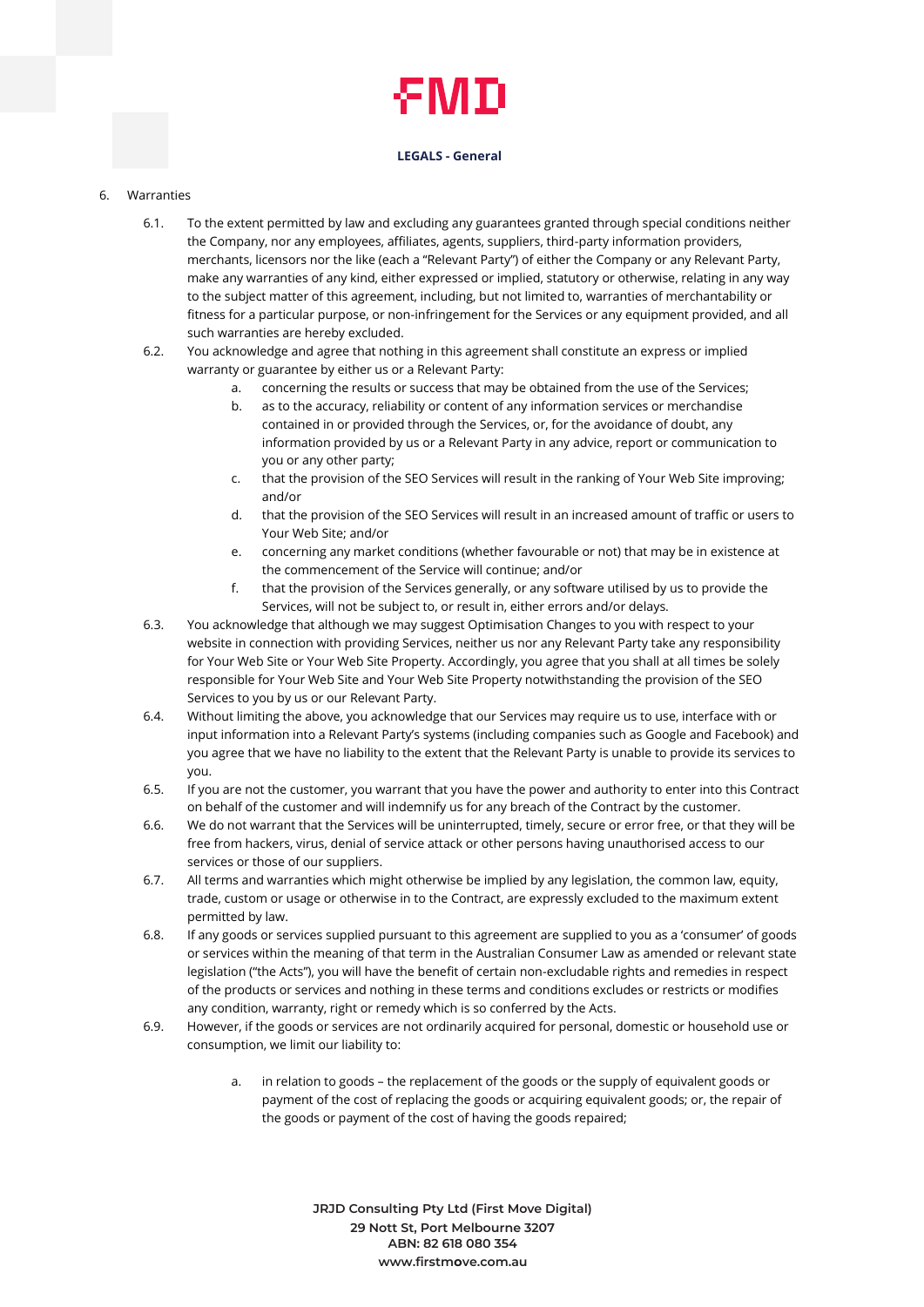## ÆМП

#### **LEGALS - General**

b. in relation to services – the supplying of the services again; or the payment of the cost of having the services supplied again as in each case we may elect.

### 7. Liability

- 7.1. Nothing in the Contract excludes or limits either party's liability under or in respect of:
	- a. Any indemnity;
	- b. Any fraud or other criminal act;
	- c. Personal injury or death caused by the negligence, breach of contract or other wrongful act or omission of that party; or
	- d. Any other liability that cannot be excluded by law.
- 7.2. To the maximum extent permitted by applicable law, neither party is liable for:
	- a. any indirect, special or consequential loss or damage, any loss of profit, revenue or business opportunities, loss of or damage to data or loss of goodwill arising out of or in connection with the Contract (whether or not the loss or damage may reasonably be supposed to have been in the contemplation of the parties as at the date the Contract was formed as a probable result of any act or omission);
	- b. any loss or damage to the extent such loss or damage is caused or contributed to by the other party's negligence, breach of contract or other wrongful acts or omissions; or
	- c. any claim made 6 months or more after the circumstances giving rise to the claim first became known by the claimant or could, with reasonable diligence, have become known by the claimant.
- 7.3. Each party's aggregate liability for any loss or damage in connection with the provision of the Service, which is not excluded or limited under this clause is limited to the charges paid by you in respect of the Services for the preceding 12 months to any such claim.
- 8. Indemnity
	- 8.1. You will indemnify and defend the Company and all directors, contractors, officers, employees, and agents of the Company from and against any and all claims, damages, losses, liabilities, suits, actions, demands, proceedings (whether legal or administrative) and expenses (including but not limited to reasonable legal fees on an indemnity basis or collection fees, commissions, fees, charges and expenses) arising out of, or directly or indirectly relating to:
		- a. Any Services provided to you;
		- b. Any breach of this agreement by you; and/or
		- c. The use of the Services by you.

Such claims shall include, but shall not be limited to, claims based upon trademark, service mark, trade name, copyright and patent infringement, trademark dilution, tortious interference with contract or prospective business relations, unfair competition, restrictive trade practices, misleading statement, misleading or deceptive conduct, breach of contract, defamation or injury to reputation, or other injuries or damage to business.

#### 9. General

- 9.1. Neither party may assign its rights or obligations under this Contract without the written consent of the other party which consent will not be unreasonably withheld; provided, however, that without your consent we may novate this Contract to any of our related bodies corporate or assign this Contract to a successor in connection with any corporate reorganisation, merger, acquisition, or sale of our business or assets to which this Contract relates.
- 9.2. We are free to sub-contract any of our obligations under the Contract, but such sub-contracting will not release us from our liabilities under the Contract.
- 9.3. The Contract is to be interpreted in accordance with the laws of the State of Victoria, Australia.
- 9.4. Our failure to act with respect to a breach by you does not waive our right to act with respect to subsequent or similar breaches.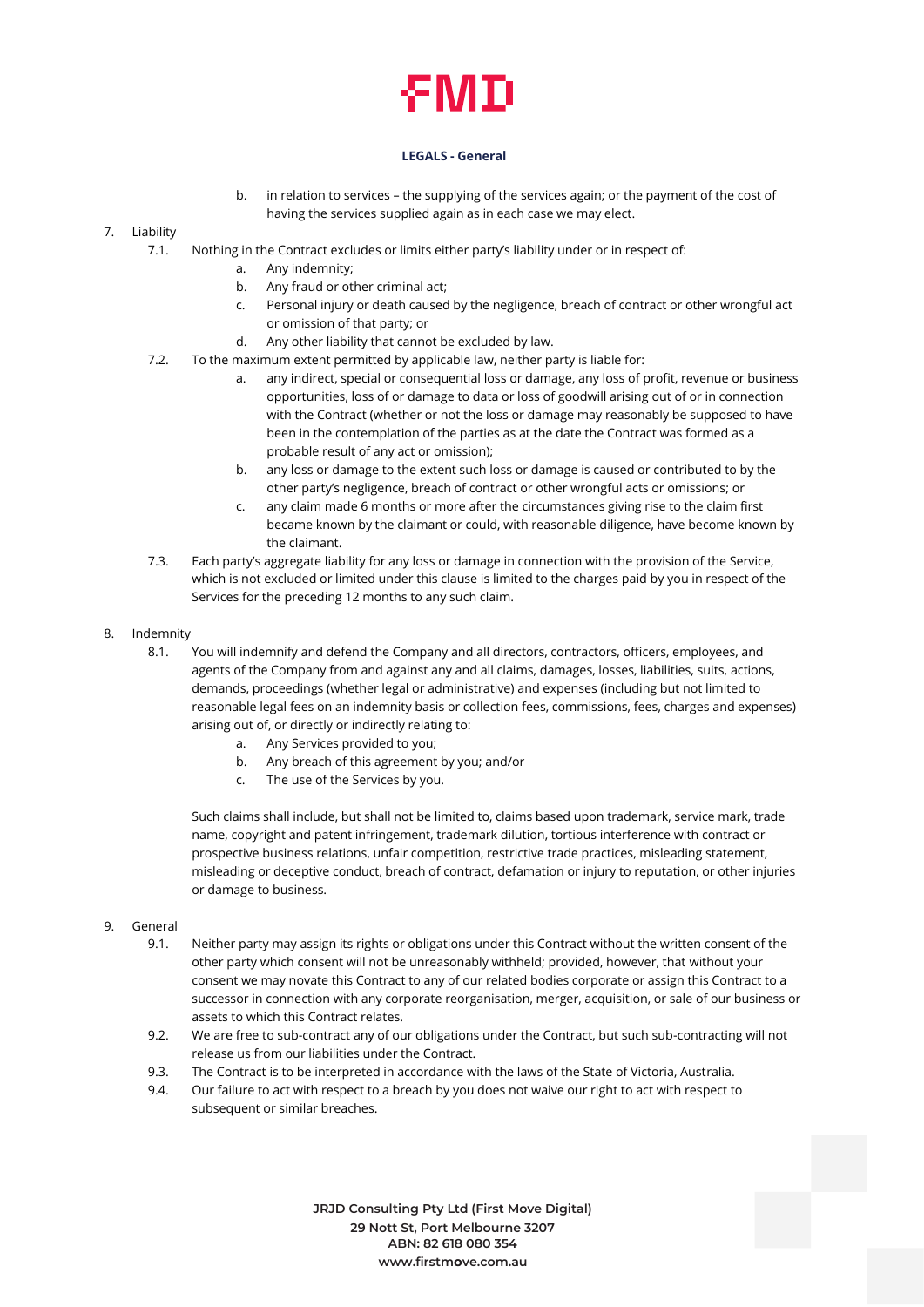- 9.5. In consideration of the Company agreeing to provide the Services to the client, the Client agrees and warrants to the Company that it and its related parties shall not engage any Company staff either as an employee or contractor at any time during the term of this Contract or within 12 months of the termination of this Contract.
- 9.6. If the Client fails to pay any amount due under this Contract by the due date, the client agrees to pay the Company interest on the amount unpaid until full payment is made at the rate referred to in Section 2 of the Penalty Interest Rates Act 1983 (Vic).
- 9.7. The parties covenant that they will not at any time make any disparaging comments or disclose any information or make or publish any statement or do any other thing which may tend materially to harm or prejudice the other party's reputation or good name (prejudicial information), this includes both parties not making disparaging comments or disclosing prejudicial information about the other through the use of social media, web discussion groups, websites or other like forums. The parties agree to immediately remove any prejudicial information posted online immediately upon written request of the other party.
- 9.8. The parties agree and acknowledge that this non-disparagement provision is a material term of this Agreement and the Company would not have entered into this Agreement without the inclusion of this provision.
- 9.9. The parties acknowledge and agree that a breach of this non-disparagement provision or disclosure of prejudicial information about the other party as described above will be a material breach of this Agreement and may cause material damage to the other party and that damages may be inadequate compensation for such a breach of this provision and, subject to the court's discretion, the non-breaching party may restrain, by an injunction or similar remedy, any conduct or threatened conduct which is or will be a breach of this provision.
- 10. Intellectual Property
	- 10.1. You are solely responsible for ensuring that you have all appropriate rights and licenses to any Content that you supply including but not limited to video, images and text. We reserve the right, in our sole discretion, to refuse to use any Content we believe is objectionable or which we believe may infringe upon the IPR of others, or would be in breach of our Acceptable Use Policy, however, we do not warrant that we will be able to screen all Content and Material to ensure that it is non-infringing.
	- 10.2. You agree to indemnify us against any claims arising out of or relating to your Content, Ad Keywords and your use of the campaign. You expressly grant us, and our supplier, a worldwide, perpetual, irrevocable, non-exclusive, royalty-free licence to use (and where necessary, cache) your Content and Material. You agree that any such use or caching is not an infringement of any of your IPR or any third party's intellectual property rights.
	- 10.3. Additionally, you grant us, and our supplier, a worldwide, perpetual, royalty-free, and sub-licensable license to:
		- a. use any Content in connection with producing the campaign and delivering the Service; and
		- b. create, publish and use screenshots or depictions of your Campaign for our marketing activities (for example, creating marketing materials that show screenshots of the Service which feature the campaign). You may withdraw consent to this use by notifying us in writing, and we will take reasonable steps to process your removal request.
	- 10.4. You represent and warrant that:
		- a. you have full rights to use, broadcast and distribute the Content and documentary substantiation for all the claims made therein;
		- b. Your Content is truthful and not misrepresentative or misleading and does not plagiarise, libel, defame or harm any party;
		- c. your use of the Service will not invade the rights of privacy of any third party or otherwise infringe upon or violate the rights or property interests of any third party; and
		- d. you will not use the Service except as permitted by the Contract.
	- 10.5. You agree you are responsible for obtaining any agreements and/or consents required of any third parties in connection with the grant of any licences to us (or our supplier) under this Contract.